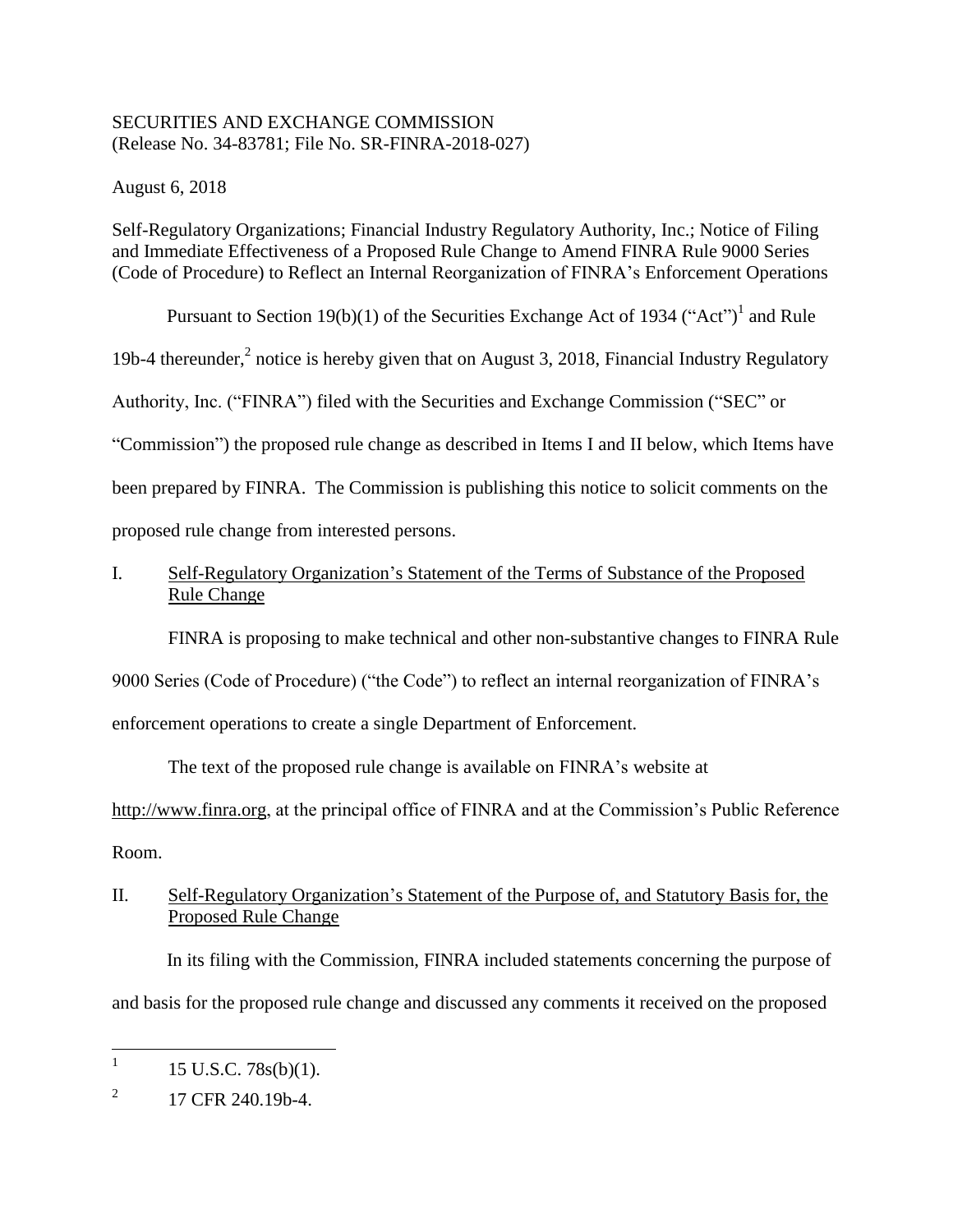rule change. The text of these statements may be examined at the places specified in Item IV below. FINRA has prepared summaries, set forth in sections A, B, and C below, of the most significant aspects of such statements.

## A. Self-Regulatory Organization's Statement of the Purpose of, and Statutory Basis for, the Proposed Rule Change

1. Purpose

In March 2017, FINRA launched FINRA360, a comprehensive self-evaluation and organizational improvement initiative to ensure that FINRA is operating as an optimally effective self-regulatory organization, working to protect investors and promote market integrity in a manner that supports strong and vibrant capital markets. In connection with this ongoing initiative, FINRA has sought feedback from its members, as well as investors, investor advocates, regulators, trade associations and FINRA employees. FINRA has analyzed the feedback received from these stakeholders and as a result has made significant changes across the organization.<sup>3</sup>

Until last summer, FINRA had two distinct enforcement teams. One enforcement group that was historically part of the Department of Market Regulation handled disciplinary actions related to trading-based matters found through Market Regulation's surveillance and examination programs; and a separate enforcement group handled cases referred from other regulatory oversight divisions including Member Regulation, Corporate Financing, the Office of Fraud Detection and Market Intelligence, and Advertising Regulation. As part of FINRA360, stakeholders raised concerns that these dual programs sometimes resulted in duplication of effort and inconsistency of results. As a result, in July 2017, FINRA announced its plan to consolidate

 $\frac{1}{3}$ 

See FINRA, Progress Report on FINRA360 (April 2018), [https://www.finra.org/sites/default/files/FINRA360ProgressReport\\_April2018.pdf](https://www.finra.org/sites/default/files/FINRA360ProgressReport_April2018.pdf)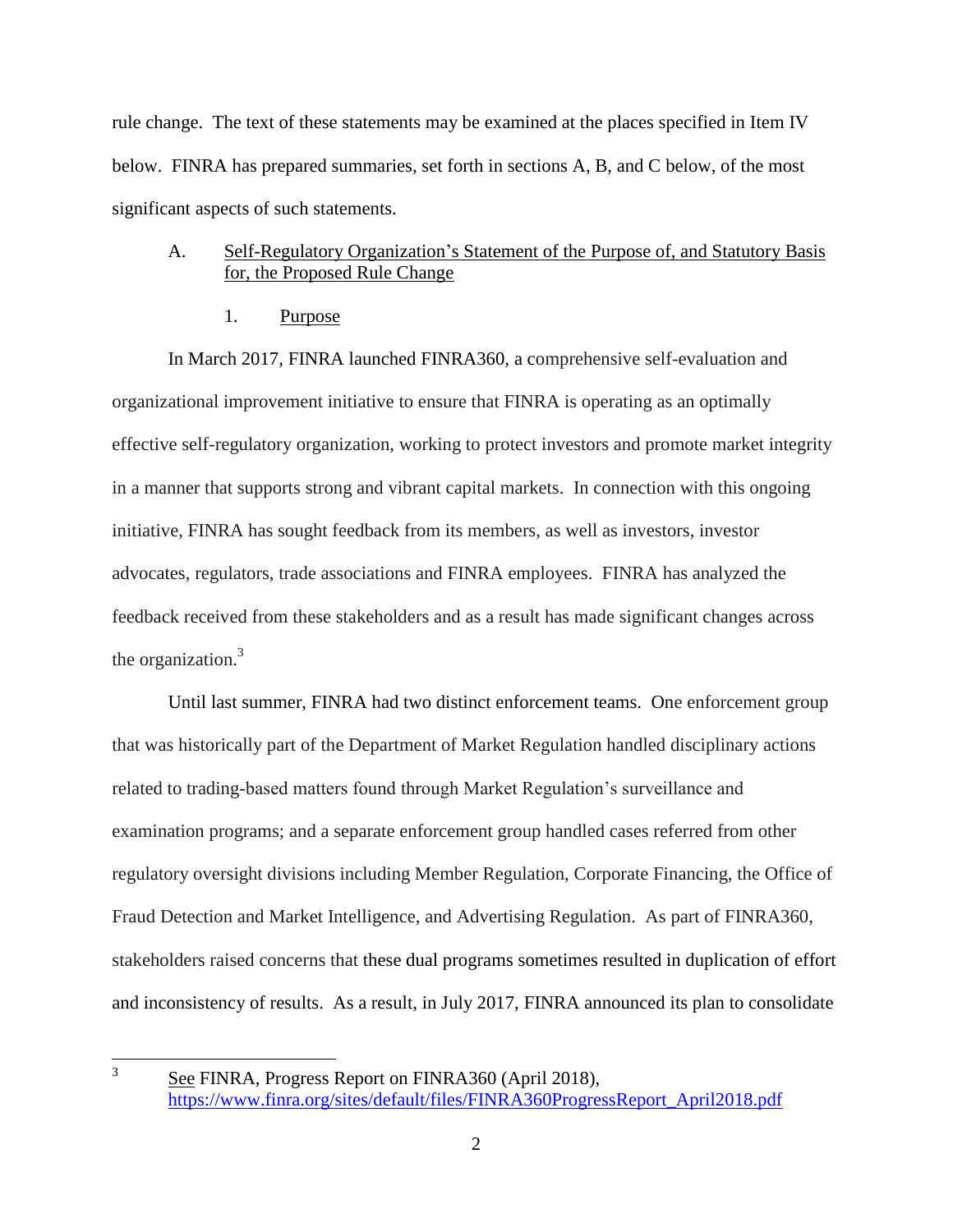its existing enforcement functions into a unified Department of Enforcement. On July 26, 2018, FINRA announced that it had completed the final phase of this consolidation.<sup>4</sup> The unified structure is intended to improve FINRA's ability to streamline investigations, share information, enhance consistency and maximize resources to protect investors and the markets.

The proposed rule change would make technical and other non-substantive changes to the Code to reflect the single Department of Enforcement. The proposed changes would therefore remove references to the Market Regulation department, its head and employees from the Code where those references reflect the previously separate Market Regulation enforcement function.

FINRA has filed the proposed rule change for immediate effectiveness and has requested that the SEC waive the requirement that the proposed rule change not become operative for 30 days after the date of the filing, so FINRA can implement the proposed rule change immediately.

#### 2. Statutory Basis

FINRA believes that the proposed rule change is consistent with the provisions of Section  $15A(b)(6)$  of the Act,<sup>5</sup> which requires, among other things, that FINRA rules must be designed to prevent fraudulent and manipulative acts and practices, to promote just and equitable principles of trade, and, in general, to protect investors and the public interest. FINRA believes that the proposed rule change will provide clarity to members and the public by reflecting throughout the Code the now unified FINRA Department of Enforcement.

#### B. Self-Regulatory Organization's Statement on Burden on Competition

FINRA does not believe that the proposed rule change will result in any burden on competition that is not necessary or appropriate in furtherance of the purposes of the Act. The

 $\frac{1}{4}$ See News Release, FINRA, FINRA Announces Enforcement Structure, Senior Leadership (July 26, 2018), [http://www.finra.org/newsroom/2018/finra-announces](http://www.finra.org/newsroom/2018/finra-announces-enforcement-structure-senior-leadership-team)[enforcement-structure-senior-leadership-team.](http://www.finra.org/newsroom/2018/finra-announces-enforcement-structure-senior-leadership-team)

<sup>5</sup> 15 U.S.C. 78o-3(b)(6).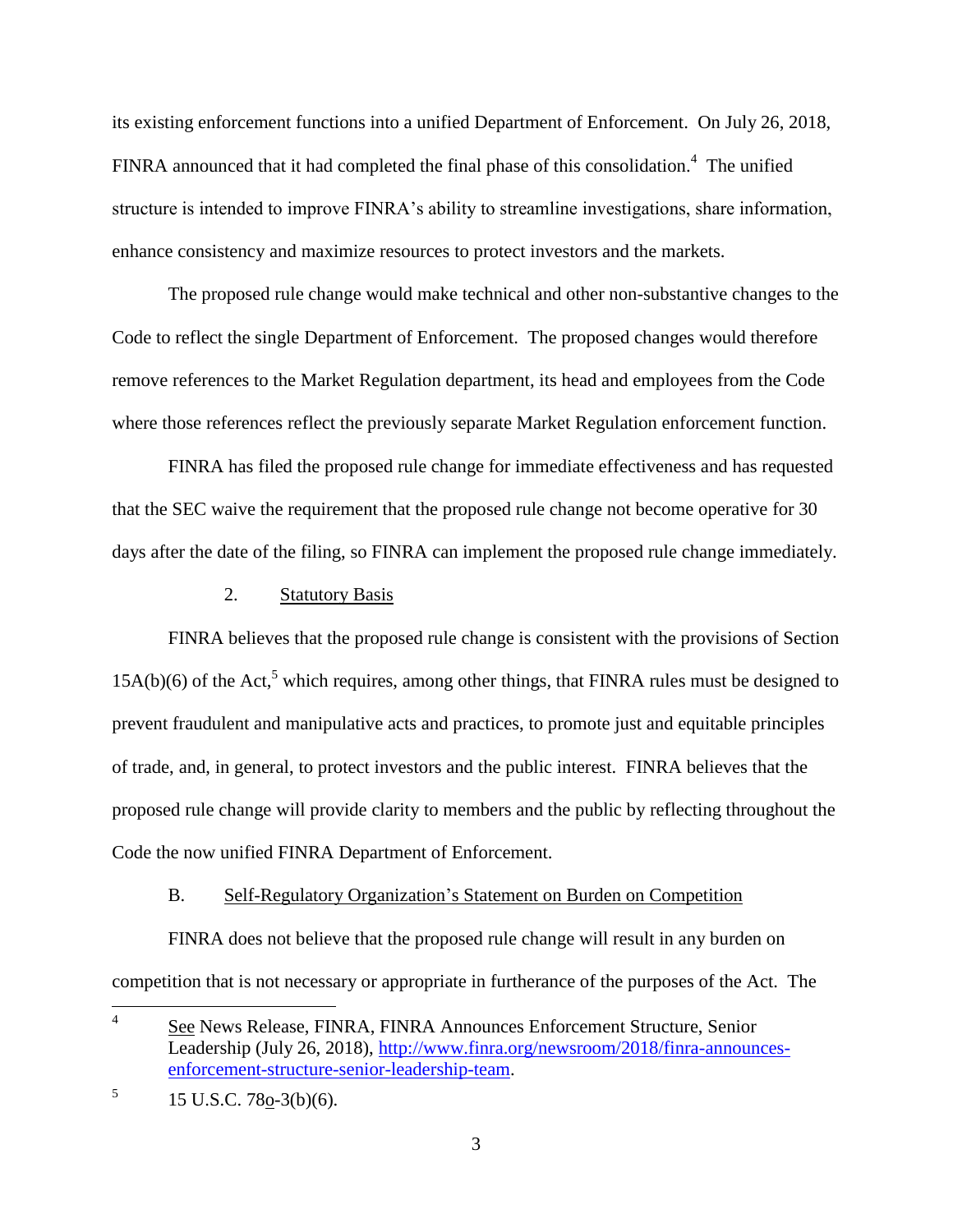proposed rule change brings clarity and consistency to FINRA rules without adding any burden on firms.

## C. Self-Regulatory Organization's Statement on Comments on the Proposed Rule Change Received from Members, Participants, or Others

Written comments were neither solicited nor received.

## III. Date of Effectiveness of the Proposed Rule Change and Timing for Commission Action

Because the foregoing proposed rule change does not: (i) significantly affect the protection of investors or the public interest; (ii) impose any significant burden on competition; and (iii) become operative for 30 days from the date on which it was filed, or such shorter time as the Commission may designate, it has become effective pursuant to Section 19(b)(3)(A) of the Act<sup>6</sup> and Rule 19b-4(f)(6) thereunder.<sup>7</sup>

A proposed rule change filed under Rule  $19b-4(f)(6)^8$  normally does not become operative for 30 days after the date of its filing. However, pursuant to Rule 19b-4(f)(6)(iii),  $9$  the Commission may designate a shorter time if such action is consistent with the protection of investors and the public interest. FINRA has requested that the Commission waive the 30-day operative delay so that the internal reorganization of FINRA's enforcement operations can immediately be reflected in the Code. Because waiver of the operative delay would increase transparency and accuracy of the Code, the Commission believes that waiver of the operative delay is consistent with the protection of investors and the public interest. Accordingly, the

8 Id.

 6 15 U.S.C. 78s(b)(3)(A).

<sup>7</sup> 17 CFR 240.19b-4(f)(6). In addition, Rule 19b-4(f)(6) requires FINRA to give the Commission written notice of its intent to file the proposed rule change, along with a brief description and text of the proposed rule change, at least five business days prior to the date of filing of the proposed rule change, or such shorter time as designated by the Commission. FINRA has satisfied this requirement.

<sup>9</sup> 17 CFR 240.19b-4(f)(6)(iii).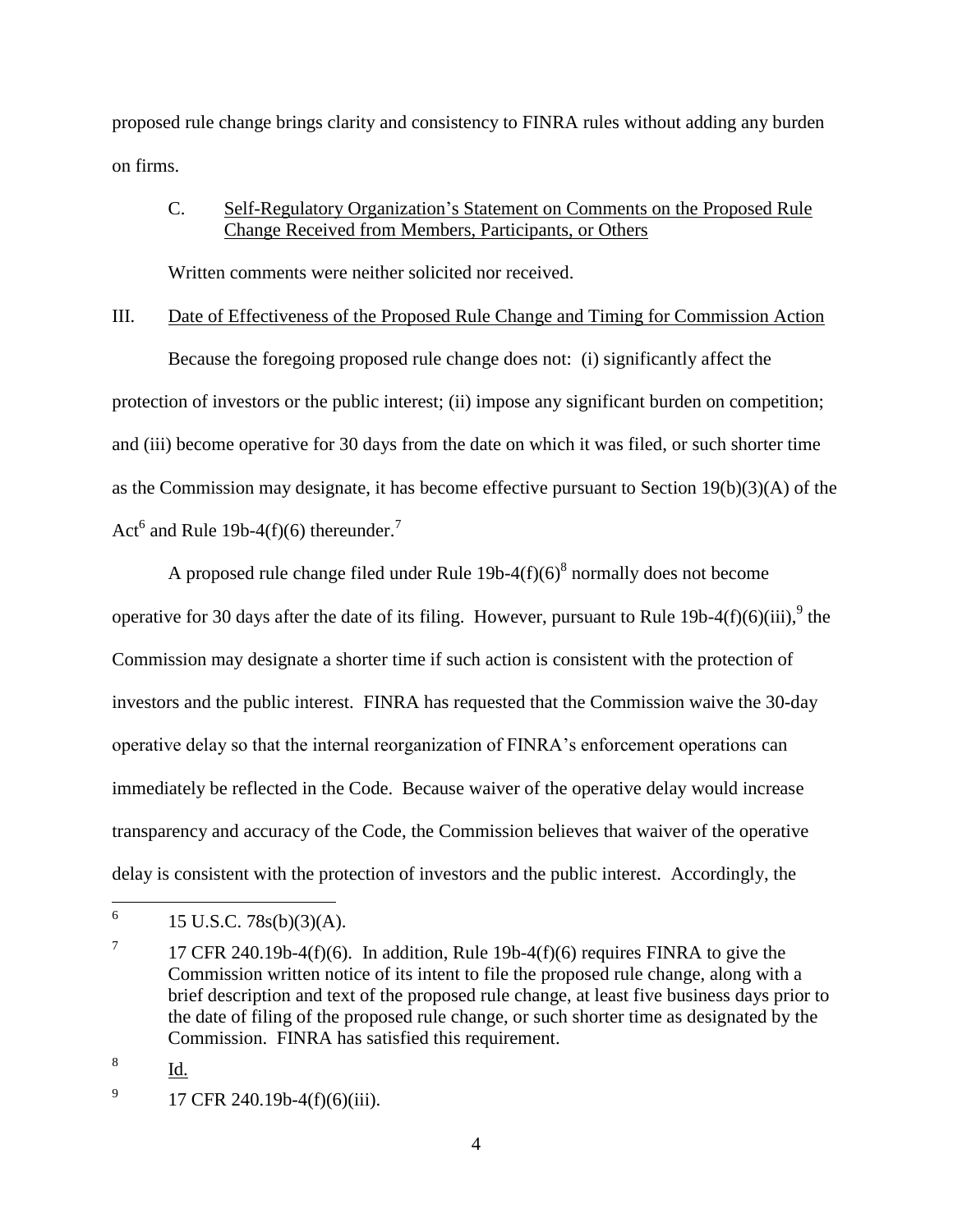Commission hereby waives the operative delay and designates the proposal as operative upon filing.<sup>10</sup>

At any time within 60 days of the filing of the proposed rule change, the Commission summarily may temporarily suspend such rule change if it appears to the Commission that such action is necessary or appropriate in the public interest, for the protection of investors, or otherwise in furtherance of the purposes of the Act

### IV. Solicitation of Comments

Interested persons are invited to submit written data, views and arguments concerning the foregoing, including whether the proposed rule change is consistent with the Act. Comments may be submitted by any of the following methods:

#### Electronic Comments:

- Use the Commission's Internet comment form (http://www.sec.gov/rules/sro.shtml); or
- Send an e-mail to rule-comments@sec.gov. Please include File Number SR-FINRA-2018-027 on the subject line.

### Paper Comments:

• Send paper comments in triplicate to Secretary, Securities and Exchange Commission, 100 F Street, NE, Washington, DC 20549-1090.

All submissions should refer to File Number SR-FINRA-2018-027. This file number should be included on the subject line if e-mail is used. To help the Commission process and review your comments more efficiently, please use only one method. The Commission will post all

 $10<sup>10</sup>$ For purposes only of waiving the 30-day operative delay, the Commission has considered the proposed rule's impact on efficiency, competition, and capital formation. See 15 U.S.C. 78c(f).